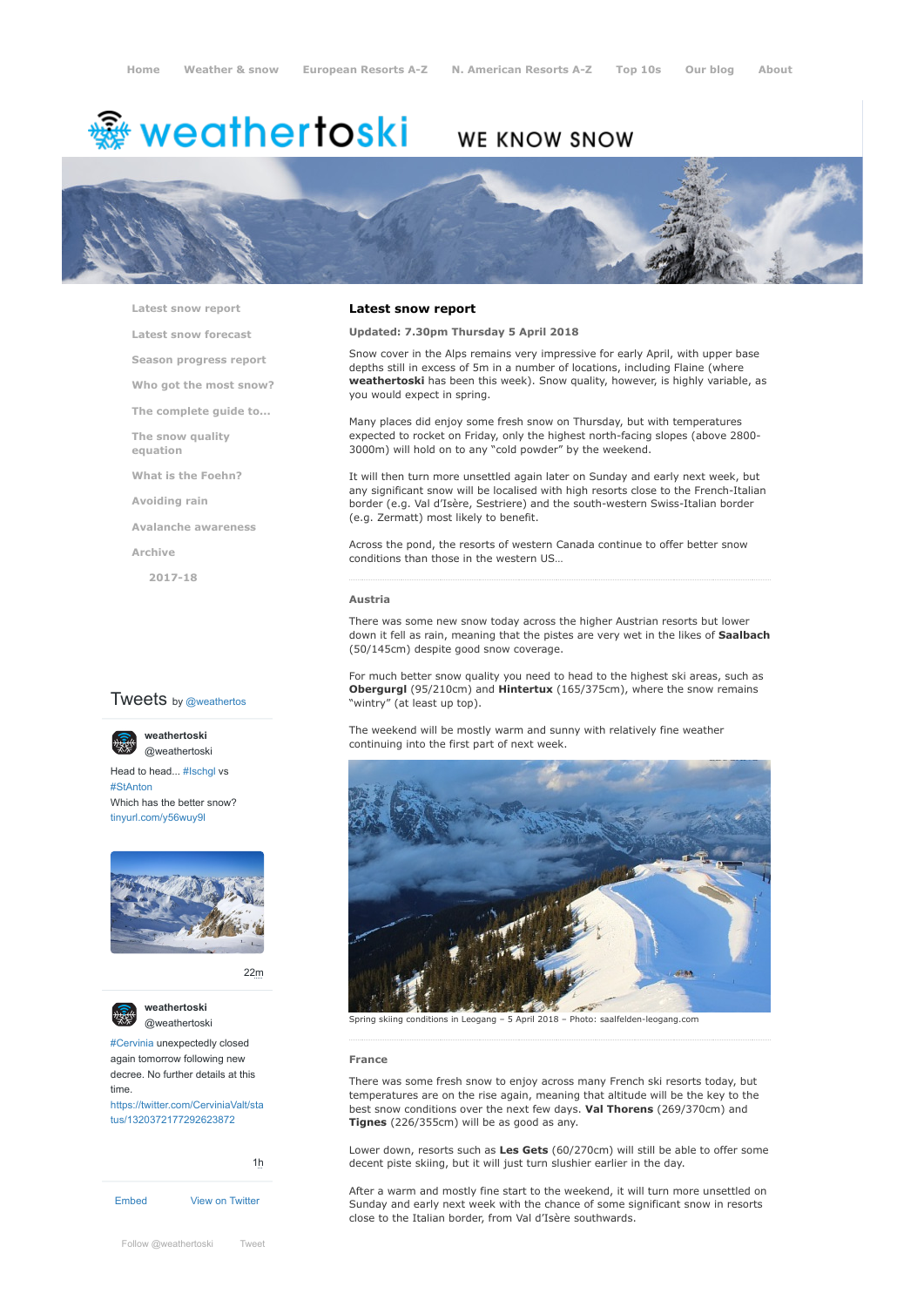

Tailor-made ski holidays and short breaks to some of the finest hotels in the Alps

020 3397 8450





#### **Contact us...**

**Got a burning question about weather or snow conditions in the Alps?** [Contact us](https://www.weathertoski.co.uk/about-1/contact-us/) and we'll do our best to answer it...

#### E: [info@weathertoski.co.uk](mailto:fraser@weathertoski.co.uk)

T: +44 (0)20 3151 3154

[Website terms of use](https://www.weathertoski.co.uk/about-1/website-terms-of-use/)

[Privacy notice](https://www.weathertoski.co.uk/about-1/privacy-notice/)



Good spring-skiing in Flaine – 4 April 2018 – Photo: weathertoski.co.uk

#### **Italy**

There is still excellent cover across most Italian resorts, however, snow quality is quite inconsistent and will become even more variable over the next couple of days (especially lower down) thanks to rising temperatures.

High altitude **Cervinia** (60/400cm) is among the best bets right now, with more snow forecast later in the weekend and early next week. Another good bet is **Livigno** (96/181cm). However, even these resorts will not be immune to some slush on their lower slopes later in the day.



Great late season snow conditions in Cervinia – 5 April 2018 – Photo: cervinia.it

#### **Switzerland**

There is still excellent snow cover across most Swiss resorts, though with temperatures on the rise it is the higher ones such as **Zermatt** (20/400cm) and Saas-Fee (130/300cm) that will offer the best conditions over the coming days. These two resorts (close to the Italian border) may even see some significant new snow early next week.

Lower down, there will still be some good piste skiing on offer in resorts such as **Champéry** (100/350cm) and **Wengen** (15/190cm), but it will just turn slushier here earlier in the day.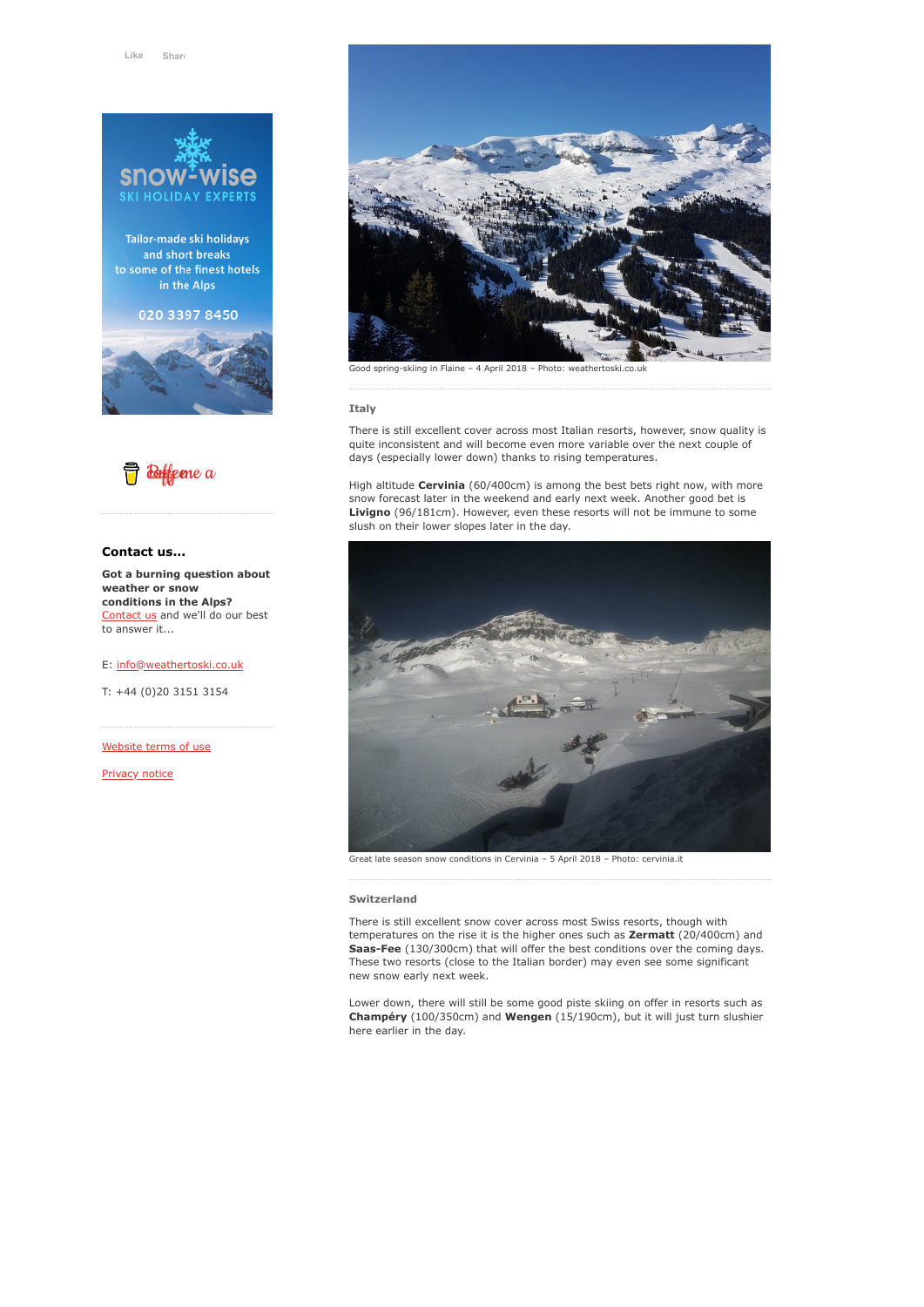

Impressive April snow conditions in St Luc – 5 April 2018 – Photo: valdanniviers.ch

#### **Rest of Europe**

Snow cover remains excellent for early April in the Pyrenees, with typically spring-like snow conditions in Andorra's **Soldeu** (70/180cm) and Spain's **Baqueira Beret** (220/300cm).

All five Scottish ski areas have good cover and, thanks to fresh snow, are offering some great early April skiing. The most impressive base depths are to be found in **Glencoe** (190/310cm).

There is also plenty of good skiing still on offer in Norway, where most resorts have had an excellent season. Right now, the western resort of **Voss** has base depths of 90/275cm.



Above average snow cover still in the Pyrenees. This is Cauterets – 5 April 2018 – Photo: cauterets.com

#### **USA**

Most western US resorts haven't seen a huge amount of snow in the last week but, on-piste at least, there is still some enjoyable skiing to be had.

Colorado's **Breckenridge** currently has upper base depths of 145cm, while Utah's **Alta** has 236cm. Both resorts can expect some new snow over the next few days though it won't be cold, so rain is possible at lower elevations, especially in Utah.

## **Canada**

In general, snow conditions in the resorts of western Canada are superior to the resorts of the western US. **Whistler** (299cm upper base) is expecting more snow over the next few days though it may fall as rain at village level.

Further inland, there is also some excellent skiing on offer in the **Banff**/**Lake Louise** area (182/244cm), with flurries also forecast here over the next few days.